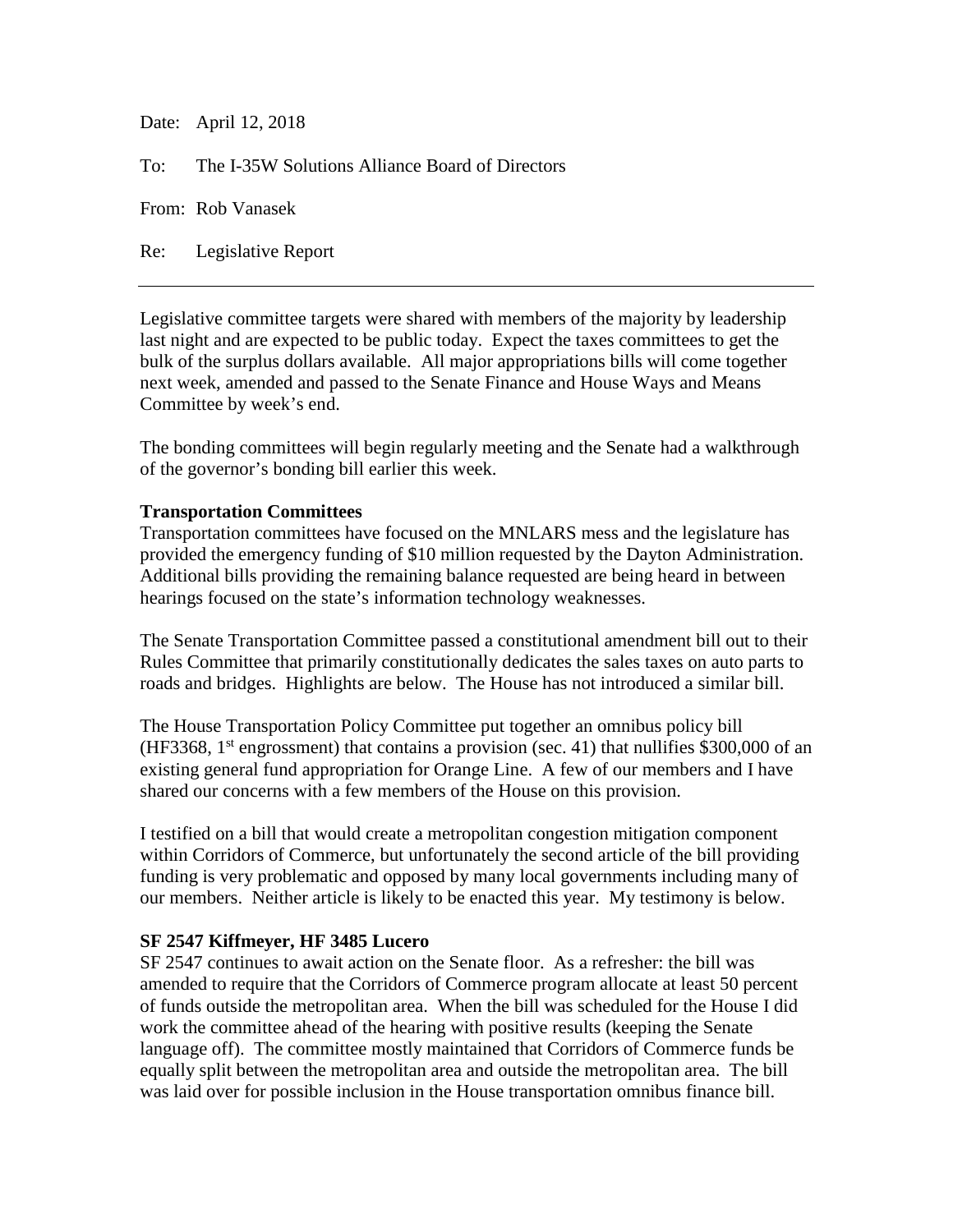# **Testimony on HF 3776, Loon, Metro Congrestion Management Component of Corridors of Commerce Created and Fiscal Disparties**

"I'm speaking on behalf of the I-35W Solutions Alliance, which appreciates the opportunity to support the creation of a component within the Corridors of Commerce Program focused on reducing congestion and improving mobility in the metropolitan area in Article 1 of HF 3776. To be clear, we do not have a current position on Article 2, but do strongly support the traditional funding sources of Corridors of Commerce via the bonding bill.

The I-35 Solutions Alliance supports funding, building, operating and maintaining a robust multimodal transportation system along the 35W corridor, the state's busiest, and its feeder routes between Elko New Market and downtown Minneapolis that reduces congestion, improves safety, and enables economic competitiveness.

This committee helped deliver new funding to the Corridors of Commerce program last year and potentially additional dollars this year. The program provides additional highway capacity at bottlenecks improves the movement of freight and reduces barriers of commerce.

No corridor in the state has a worse bottleneck for commerce or freight than at where I-35W meets I-494.

Without very significant funding the 18<sup>th</sup> worst bottleneck in the nation will not likely see improvement in the near or distant future as only 42.3% of MnDOT funds go to the metro and that percentage is expected to drop considerably - despite the metro having over half the state's population (56%) in 2015, and even though 94% of the state's net population growth 2015-2040 will be in the metro district. According to the recent MNSHIP the Twin Cities mobility needs in the next twenty years are \$4.34 Billion.

The Corridors of Commerce program, as well as other funding programs, should recognize the higher intensity of traffic congestion in the metro area, the often higher cost of delivering projects, and the economic benefits resulting from large metro transportation projects. Projects like the I-494/I-35W interchange project affect people not just from the region, but from all over the state and other states as well."

## **Bills of Potential Interest**

HF 3298 Loon//SF 3051 Cwodzinski – Southwest Transit bus garage HF 3316 Rosenthal – 35W/494 interchange phase I bonding bill (\$67,600,000) HF 3364 Runbeck – Met Council budget and reporting modifications HF 3369 Runbeck – omnibus transportation policy HF 3521 Runbeck//SF3349 Osmek – Met Council highway expansion solicitation HF 3485 Lucero//SF 2547 Kiffmeyer – C of Commerce metro vs. non-metro allocation HF 3469 Runbeck//SF 3571 Chamberlain – require transit plan and exclude light rail transit, commuter rail, and streetcars HF 3461 Bernardy//SF 3461 Kent – trunk highway performance plan HF 3698 Smith//SF 3602 Koran – public private infrastructure partnerships authorized HF 3683 Runbeck//SF 2998 Newman – eliminate CTIB HF 3681 Runbeck//SF 2999 Newman//SF 3418 Chamberlain – legislative auditor review of Met Council HF 3617 Albright//SF 3232 Osmek – Metro Transit funds shifted to opt outs HF 3616 Albright//SF 3423 Pratt – suburb to suburb transit demo project HF 3804 Barr, R.//SF 3703 Osmek – SHIP revision and focus on mobility required HF 3776 Loon//SF 3567 Anderson, P. – Corridors of Commerce metro congestion; fiscal disparities shifts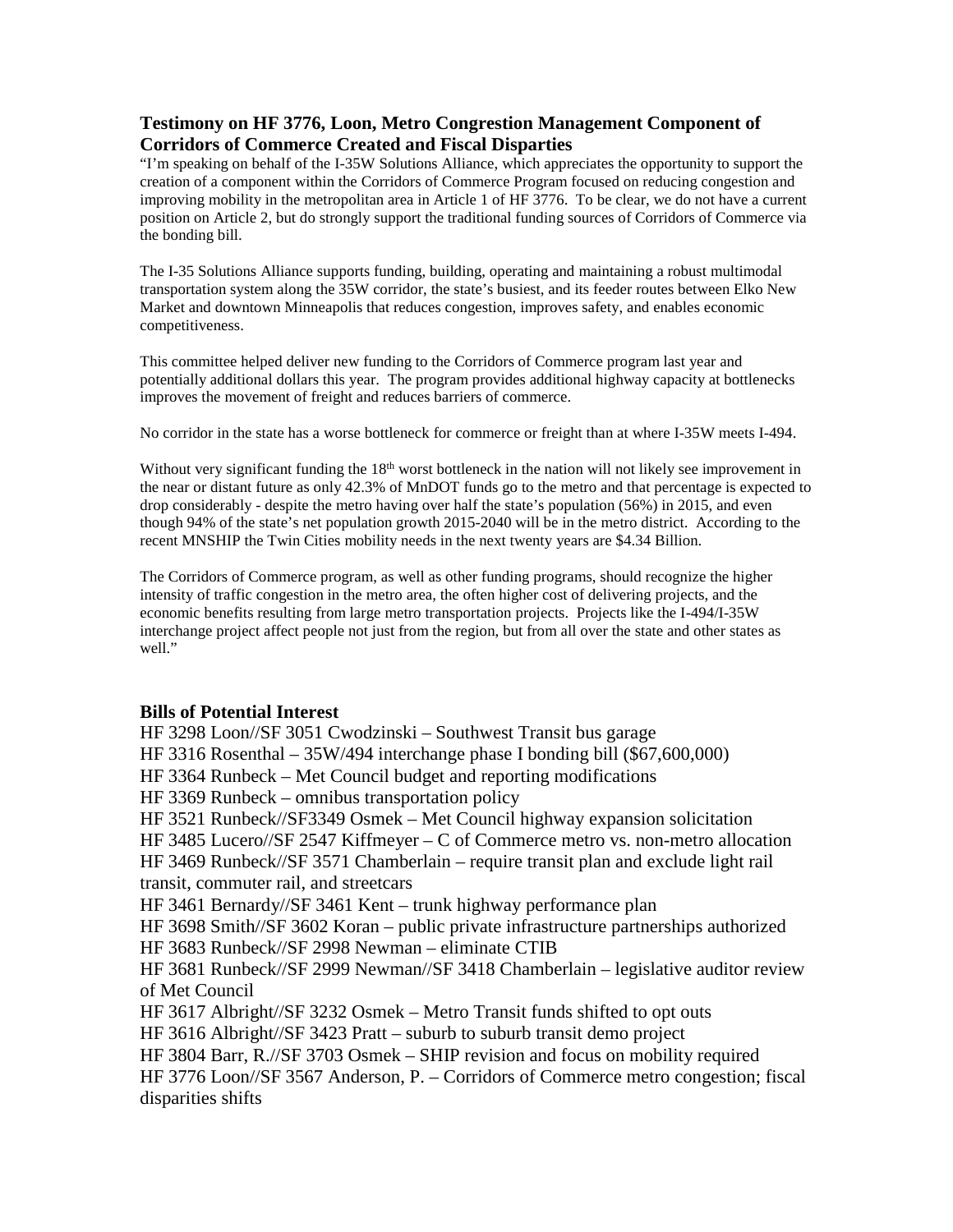HF 3915 Hertaus//SF 3682 Osmek – constitutional amendment on MVEST formula HF 4004 Runbeck//SF 2751 Osmek – operations of LRT do not include enhanced service HF 4314 Ward//SF 3909 Kent – 94/494/694 interchange bonding request (\$210M) HF 4079 Hertaus//SF 3683 Osmek – collocation of freight and light rail prohibited HF4213 Runbeck//SF 3908 Osmek – local governments and Met Council requirements SF 3837 Newman – constitutional amendment on auto parts sales tax to transportation

Below are summaries and partial reprints of some of the above bills.

#### **Highlights of Auto Parts Sales Taxes Constitutional Amendment SF 3837, Newman**

Establishes the new road and bridge fund that will consist of the tax proceeds identified in section 3. The fund is distributed as follows: four percent to small cities assistance account; 3.25 percent to the town road account; and 1.75 percent to the town bridge account. Of the remaining balance, 62 percent goes to the trunk highway construction fund, 29 percent to the county state-aid highway fund, and nine percent to the municipal state-aid street fund.

Identifies the tax proceeds that will be deposited into the road and bridge fund. The sales tax on the sale and purchase of repair and replacement parts for motor vehicles and trailers is deposited into the road and bridge fund. The proceeds are phased in over three years. The revenue from rental motor vehicle sales tax and the rental motor vehicle tax are also deposited into the road and bridge fund; these funds are currently statutorily dedicated.

Constitutionally dedicates the motor vehicle lease sales tax revenue, which is currently statutorily dedicated. These tax proceeds are distributed to the county state-aid highway fund; the greater Minnesota transit account; and for local bridges. The current allocation is in Minnesota Statutes, §297A.815, subdivision 3. The percentage to be allocated to each entity is set in statute and can only be changed every six years.

Creates a small cities assistance account will receive the funds allocated to cities that do not receive municipal state-aid street funds.

There is no House companion, and only the only introduced transportation related constitutional amendment is HF 3915/SF 3682 Hertaus/Osmek related to MVEST funds: 60 70 percent of the money collected and received must be deposited in the highway user tax distribution fund, 36 27 percent must be deposited in the metropolitan area transit account under section [16A.88,](https://www.revisor.mn.gov/statutes/?id=16A.88) and four three percent must be deposited in the greater Minnesota transit account

#### **HF 3804 Barr, R.//SF 3703 Osmek SHIP revision and focus on mobility required**

(a) By September 30, 2019, the commissioner of transportation must adopt a revised 20-year statewide highway investment plan under Minnesota Statutes, section 174.03, subdivision 1c, that:

(1) establishes mobility in the Department of Transportation's metropolitan district as a highpriority investment category;

(2) allocates sufficient funds to achieve an appreciable reduction in congestion compared to anticipated congestion levels under the most recent statewide highway investment plan; and

(3) prioritizes general purpose lanes or dynamic shoulder lanes over lanes for which a user fee is imposed.

(b) The allocation of funds under paragraph (a), clause (2), must use funding

currently identified for the Department of Transportation's metropolitan district, and must not result in a reduction of funds distributed to other districts.